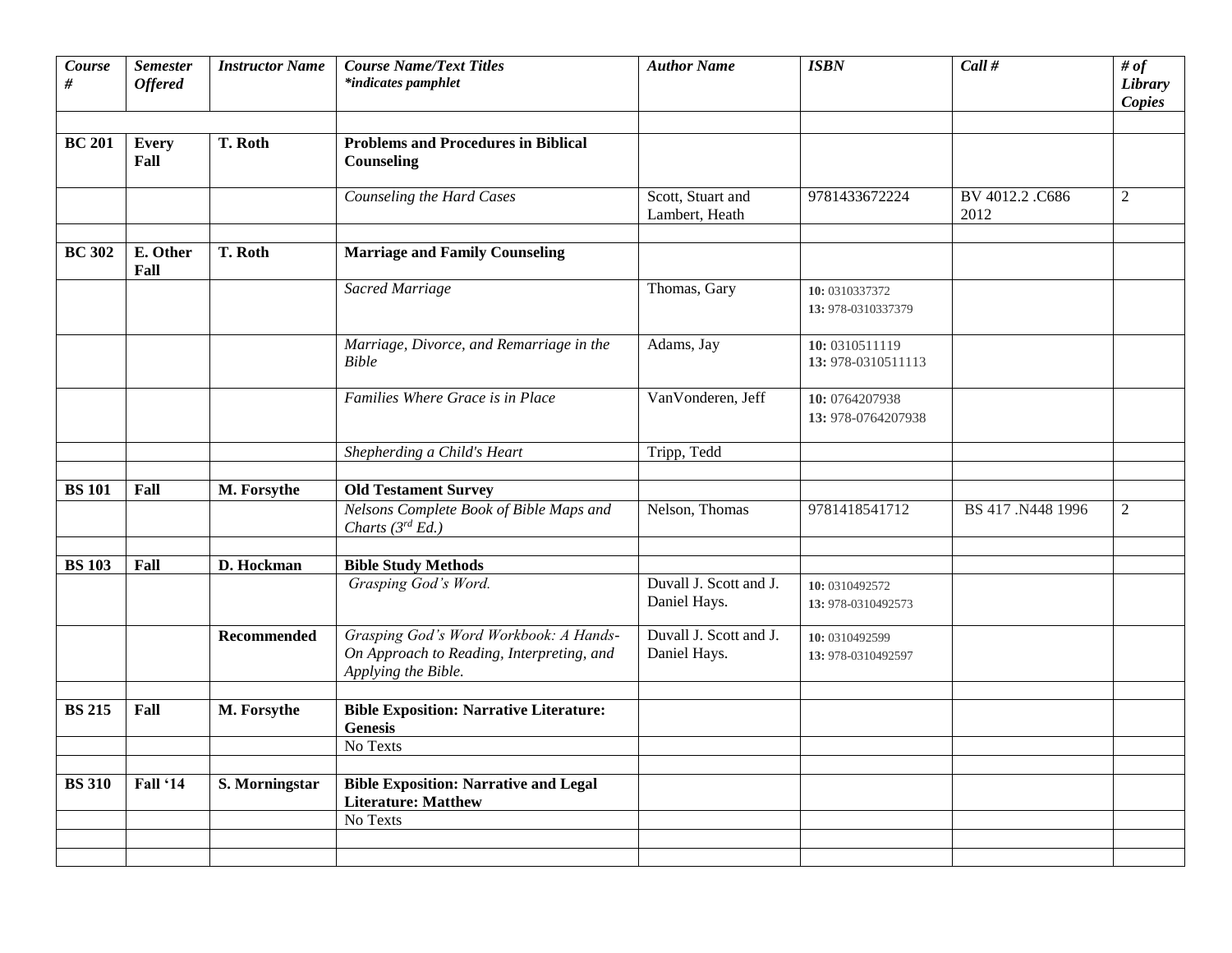| <b>BS</b> 330 | Fall '17         | T. Wood                                           | <b>Bible Exposition: Epistolary Literature:</b><br><b>Romans</b>                                                                                                |                                                                    |                                                   |                      |                |
|---------------|------------------|---------------------------------------------------|-----------------------------------------------------------------------------------------------------------------------------------------------------------------|--------------------------------------------------------------------|---------------------------------------------------|----------------------|----------------|
|               |                  |                                                   | Encountering the Book of Romans: A Theological<br>Survey. 2nd edition.                                                                                          | Moo, Douglas J.                                                    | 13 # - 978-0801049668<br>10 # - 0801049660        |                      |                |
|               |                  |                                                   | Reading Romans in Context: Paul in Second<br>Temple Judaism.                                                                                                    | Blackwell, Ben C., John<br>F. Goodrich, & Jason<br>Manson, editors | 978-0-310-51795-5.                                |                      |                |
|               |                  |                                                   | <b>Preaching Romans: Four Perspectives</b>                                                                                                                      | McKnight, Scott and<br>Joseph B. Monica,<br>editors.               | 978-08028-7545-7                                  |                      |                |
| <b>EP 201</b> | E. Other<br>Fall | R. Reichert                                       | <b>Introduction to Philosophy</b>                                                                                                                               |                                                                    |                                                   |                      |                |
|               |                  |                                                   | Our Idea of God: An Introduction to<br>Philosophical Theology.                                                                                                  | Morris, Thomas.                                                    | 0-87784-346-5                                     |                      |                |
| <b>HS 201</b> | E. Other<br>Fall | A. Gazal                                          | <b>Christian History to 1500</b>                                                                                                                                |                                                                    |                                                   |                      |                |
|               |                  |                                                   | Church History: The Rise and Growth of the<br>Church in Its Cultural, Intellectual, and Political<br>Context. Volume 1: From Christ to the Pre-<br>Reformation. | Ferguson, Everett.                                                 | Second Edition<br>978-0-310-51656-9               |                      |                |
| <b>HS 205</b> | Fall             | L. Turner                                         | <b>History of Western Civilization</b>                                                                                                                          |                                                                    |                                                   |                      |                |
|               |                  | <b>Rentals available</b><br>at the MBC<br>office. | Western Civilization, Comprehensive Vol., 3rd<br>Ed.                                                                                                            | Spielvogel, Jackson                                                | 9780314096746                                     | CB 245 .S63 1997     | $\mathbf{2}$   |
|               |                  |                                                   | The Origin & Principles for the American<br>Revolution Compared with the Origin and<br>Principles of the French Revolution                                      | Von Gentz, Friedrich,<br>trans. By John Quincy<br>Adams            | 9780865978201                                     | E 211.G33 2010       |                |
| <b>LS 101</b> | Fall             | R. Ward                                           | <b>Family Development</b>                                                                                                                                       |                                                                    |                                                   |                      |                |
|               |                  |                                                   | The Treasure Principle                                                                                                                                          | Alcorn, Randy                                                      | 1576737802                                        | BR 115 . W4 A44 2001 | $\mathfrak{Z}$ |
|               |                  |                                                   | The Family by Design                                                                                                                                            | Ward, Ryan                                                         | 9781498462037                                     |                      | $\overline{2}$ |
|               |                  |                                                   |                                                                                                                                                                 |                                                                    |                                                   |                      |                |
| <b>LS 115</b> | Fall             | C. Gilliland                                      | <b>Effective Written Communication</b>                                                                                                                          |                                                                    |                                                   |                      |                |
|               |                  | <b>Recommended</b>                                | A Manual for Writers of Research Papers,<br>Theses, and Dissertations $(9^{th} Ed.)$                                                                            | Turabian, Kate                                                     | 9780226430577                                     |                      |                |
|               |                  | <b>Required</b>                                   | How to Think: A Survival Guide for a World<br>at Odds                                                                                                           | Jacobs, Alan                                                       | 10: 0451499603<br>13: 978-0451499608<br>Or E-Book | NEEDS to Be Ordered  |                |
|               |                  |                                                   | <b>Course Packet</b>                                                                                                                                            | Various                                                            | <b>Available at Gail</b><br><b>Horton Library</b> | Needs to be made     |                |
|               |                  |                                                   |                                                                                                                                                                 |                                                                    |                                                   |                      |                |
| <b>LS 201</b> |                  | D. Hockman                                        | <b>Greek I</b><br>Basics of Biblical Greek Grammar (4th Ed.)                                                                                                    | Mounce, William                                                    | 978-0310537434                                    | PA 817 .M63 2003     |                |
|               |                  |                                                   | Basics of Biblical Greek Grammar (4th Ed.)                                                                                                                      | Mounce, William                                                    | 978-0310537472                                    | PA 817 .M64 2003     |                |
|               |                  |                                                   |                                                                                                                                                                 |                                                                    |                                                   |                      |                |